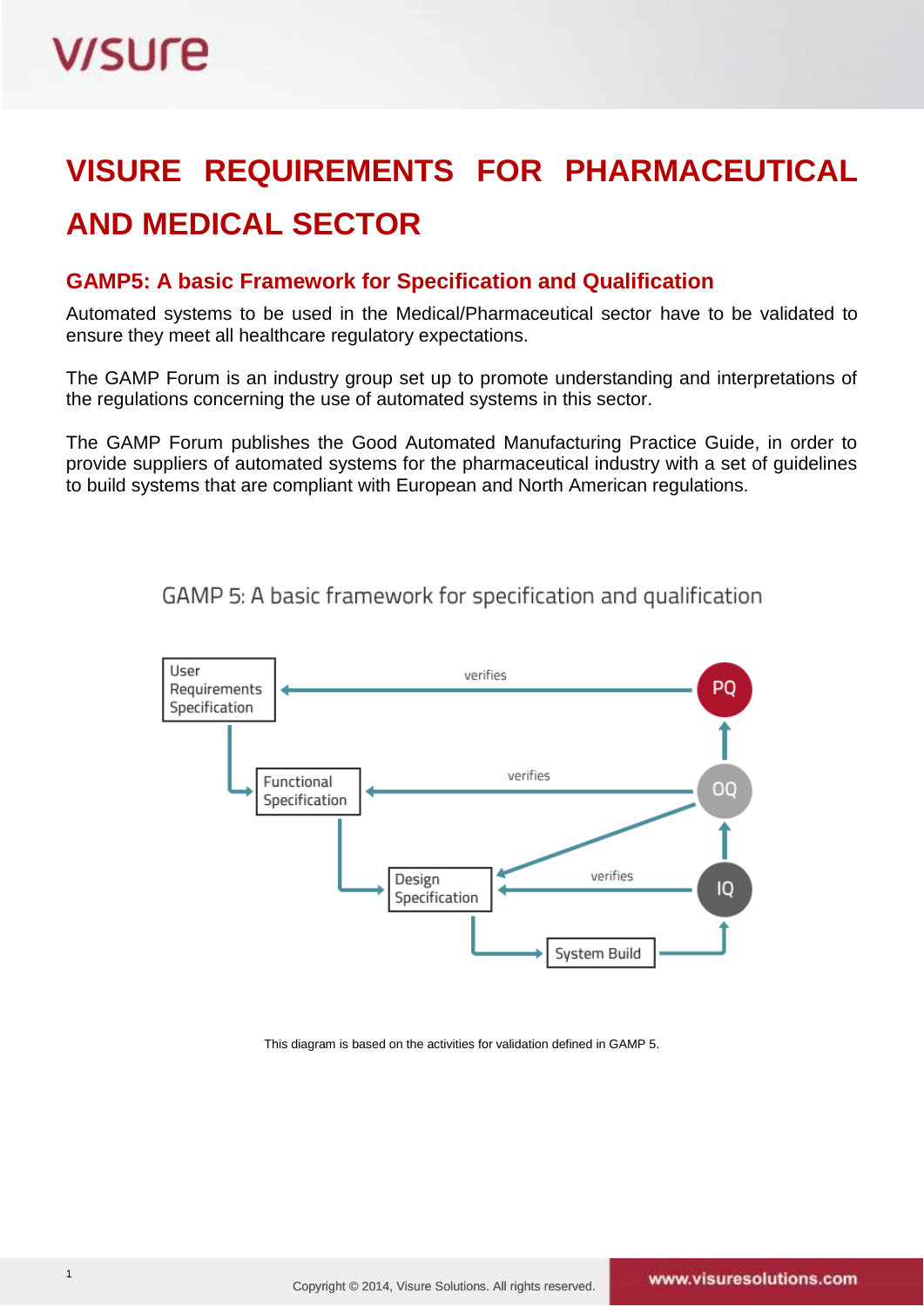#### **Visure Requirements support for GAMP 5**

Validation projects according to GAMP 5 consist mainly of defining requirements, associated tests (IQ, OQ, PQ) and traceability between all these elements. This can be fully supported with Visure Requirements.

Functional Specification and Design Specification can also be managed with Visure Requirements; they normally are provided by the supplier. If they are provided in a Word or Excel document, they can be directly imported into Visure Requirements with the goal to establish traceability with URS and with associated tests.

With regard to Design Specification, Visure Requirements does not support design modelling but if this spec is built through textual descriptions, then Visure Requirements can support this step through a block of requirements.

With regard to Risk Analysis, Visure Requirements functionality can be extended in order to support risk definition and management through a specific block of requirements with the necessary attributes. Defining risks in Visure Requirements has the advantage of supporting direct traceability of risks with the elements of the Functional Specification to which they are associated, and allows taking advantage of all filtering functions and traceability matrixes generation of Visure Requirements.



#### **Benefits of using Visure Requirements in validation of automated systems:**

- Support to the validation process according to GAMP 5.
- Customization of the validation process according to the validation process applied in the company.
- Customization of the validation process according to the characteristics of the system being validated.
- Reuse of URS.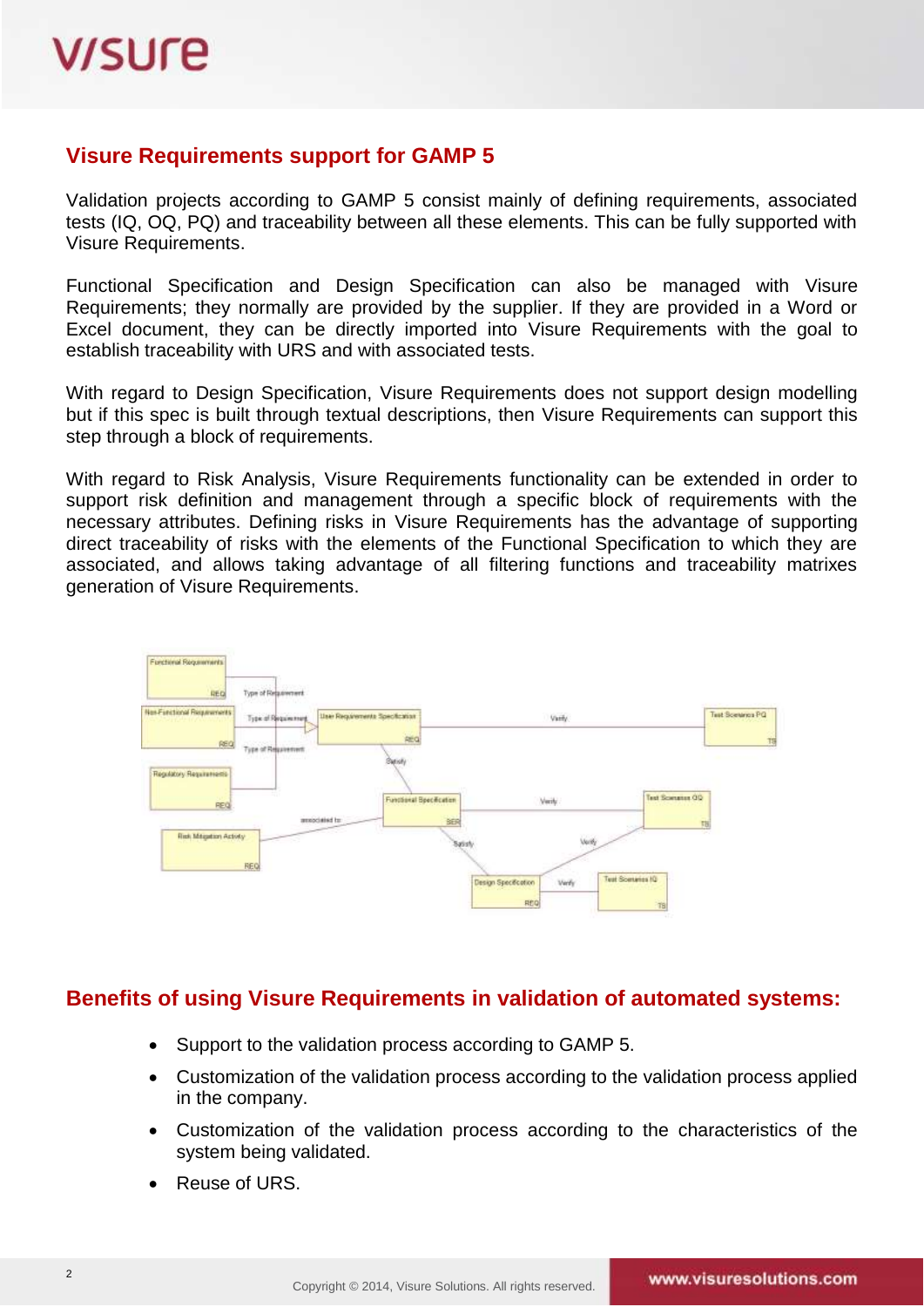# **V/SUre**

- Reuse of Qualification protocols (for instance, IQ may have a basic set of tests common in all validation processes, related with the operational environment in the company).
- Support to traceability between URS and functional specifications, or between functional and design specifications. Coverage analysis (are all URS traced to functional specifications?)
- Support to traceability between specifications and qualification protocols. Coverage analysis.
- Support to traceability between risks and specifications. Identification of specifications with associated high impact risks.
- Team work support.
- Report generation based on company templates.



#### Manage URS